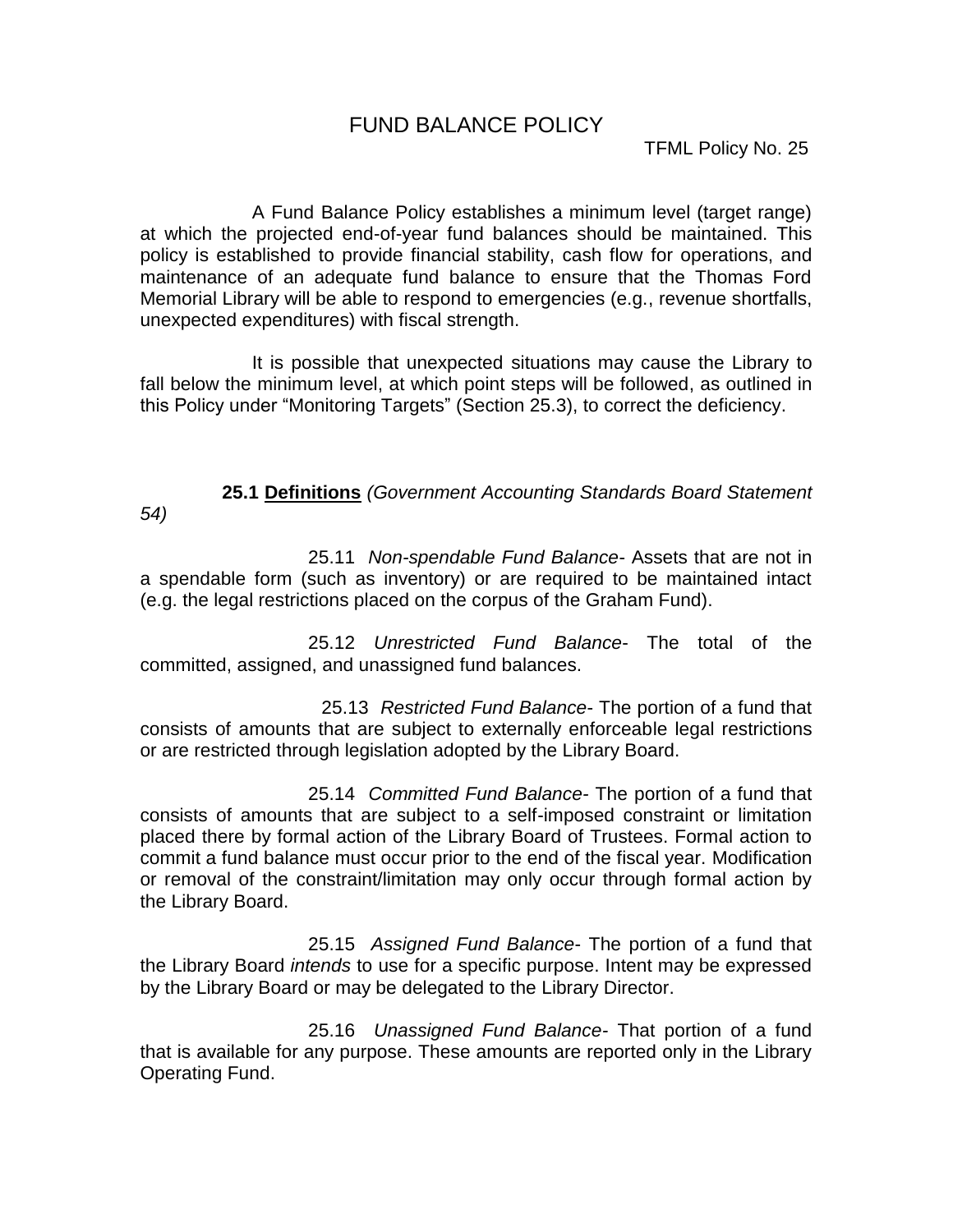### **25.2 Fund Targets**

 25.21 The following parameters will be used as part of the budget process to establish targets for the following funds:

#### 25.22 **Library Operating Fund**

25.221 Purpose: The Library Operating Fund is the general operating fund of the Thomas Ford Memorial Library (TFML). The Fund is used to account for administrative, Library, and all financial resources except those accounted for and reported in another fund.

 25.222 Financing: This fund is financed through the general tax levy. Included in this fund are the levies for the Illinois Municipal Retirement Fund (pension), Social Security, and Tort Liability. In addition fees, gifts, grants, and other revenue from outside sources are also included in this fund.

 25.223 Fund Balance Target: Unrestricted fund balance targets should represent no less than three (3) months and no more than six (6) months of operating expenditures. Balances above the maximum or at the end of the fiscal year may be transferred to other funds.

25.23 **Special Revenue Funds** Special Revenue Funds are used to account for and report the proceeds of specific revenue sources that are legally restricted (tax levy) or committed (by the Library Board) to expenditure for specific purposes other than debt service or capital projects.

#### 25.231 *Building Maintenance Fund*

 25.2311 Purpose: A restricted fund established to account for expenditures such as maintenance, repairs, and alterations of the Library building and grounds as well as the purchase of equipment.

 25.2312 Financing: The annual levy for this fund is equal to .02% of the value of all taxable property in the Village as equalized or assessed by the Cook County Assessor's Office.

 25.2313 Fund Balance Target: The target for this fund is no less than three (3) months and no more than six (6) months of operating expenditures based on the average of actual expenditures from the three (3) most recently completed fiscal years.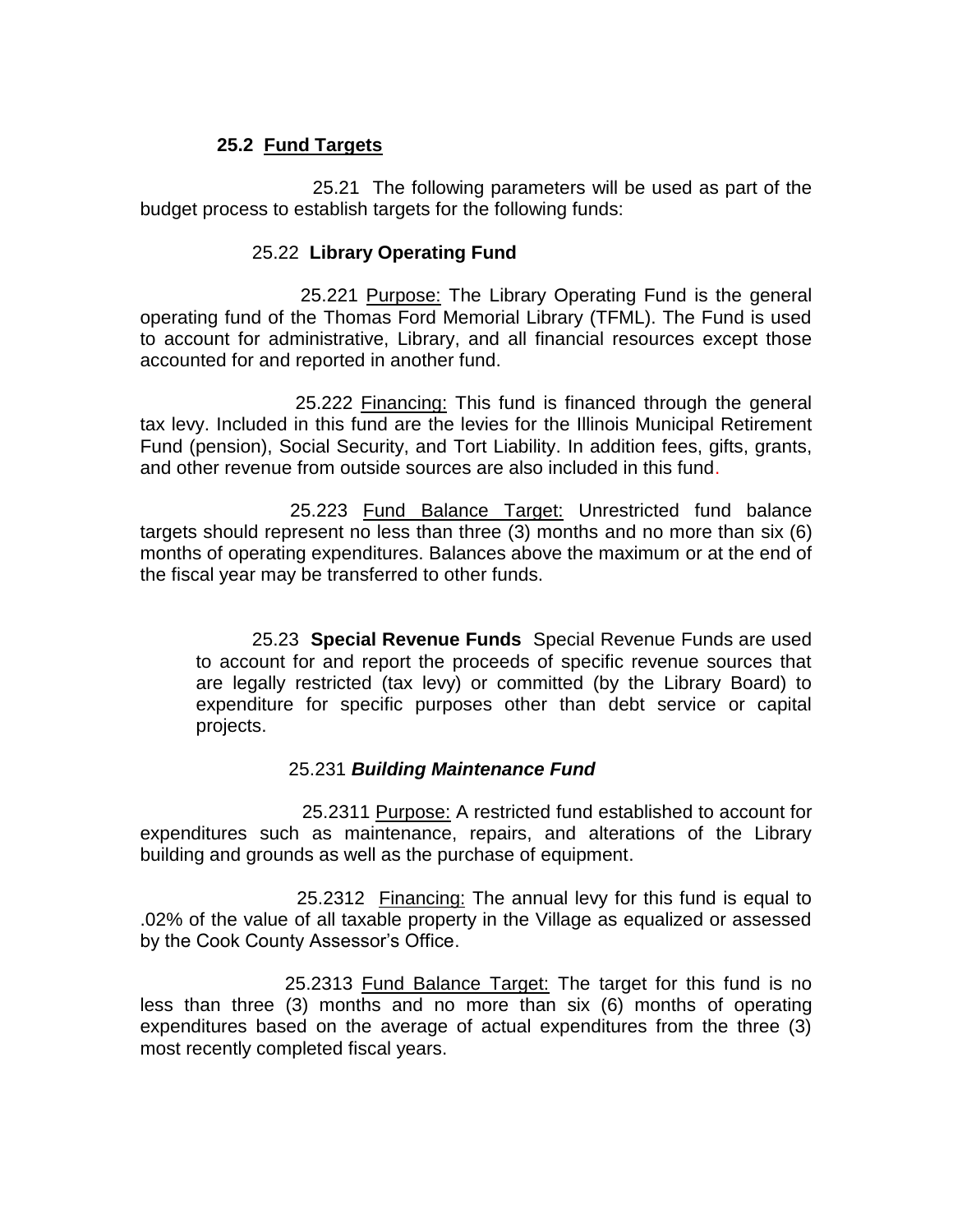#### 25.232 *Graham Fund*

 25.2321 Purpose: A fund established in 1999 with proceeds from a bequest from the estate of Earl and Naomi Graham to be used in accordance with their wishes.

 25.2322 Financing: The original balance was based upon proceeds from the estate with continuing financing from interest earned on the fund balance.

 25.2323 Fund Balance Target: Use of this fund is restricted to the interest earned on the principal as outlined in TFML Policy #15, The Graham Fund Policy.

#### 25.233 *Timber Trails Fund*

 25.2331 Purpose: This fund was established in 2006 with the Impact Fee received from Timber Trail Development.

 25.2332 Financing: The original balance was based upon the impact fee received from Timber Trails Development with continuing financing from interest earned on the fund balance.

 25.2333 Fund Balance Target: Use of this fund is governed by TFML Policy #21, the Timber Trails Policy.

 25.24 **Capital Project Funds** Capital Project Funds are used to account for and report financial resources for capital maintenance and repair, construction, and/or development.

25.241 *Capital Reserve Fund*- A fund established to provide monies for Library capital projects. Revenues are based on transfers from the Library Operating Fund at the end of the fiscal year, following the audit. Interest earned on the fund remains with the fund. The fund balance is evaluated when reviewing the **Library's Capital Plan.** Increases and decreases in the fund balance are associated with the specific projects planned.

25.242 To meet the requirements of the 2015-2025 Capital Plan adopted by the Board at its January 2015 meeting, monies sufficient to fund repairs and expenses during the respective time periods (past year's expenses not experienced and the current year's projected expenses) will be accumulated each year with the intent of creating a balance in the Fund adequate to pay projected costs as they come due.